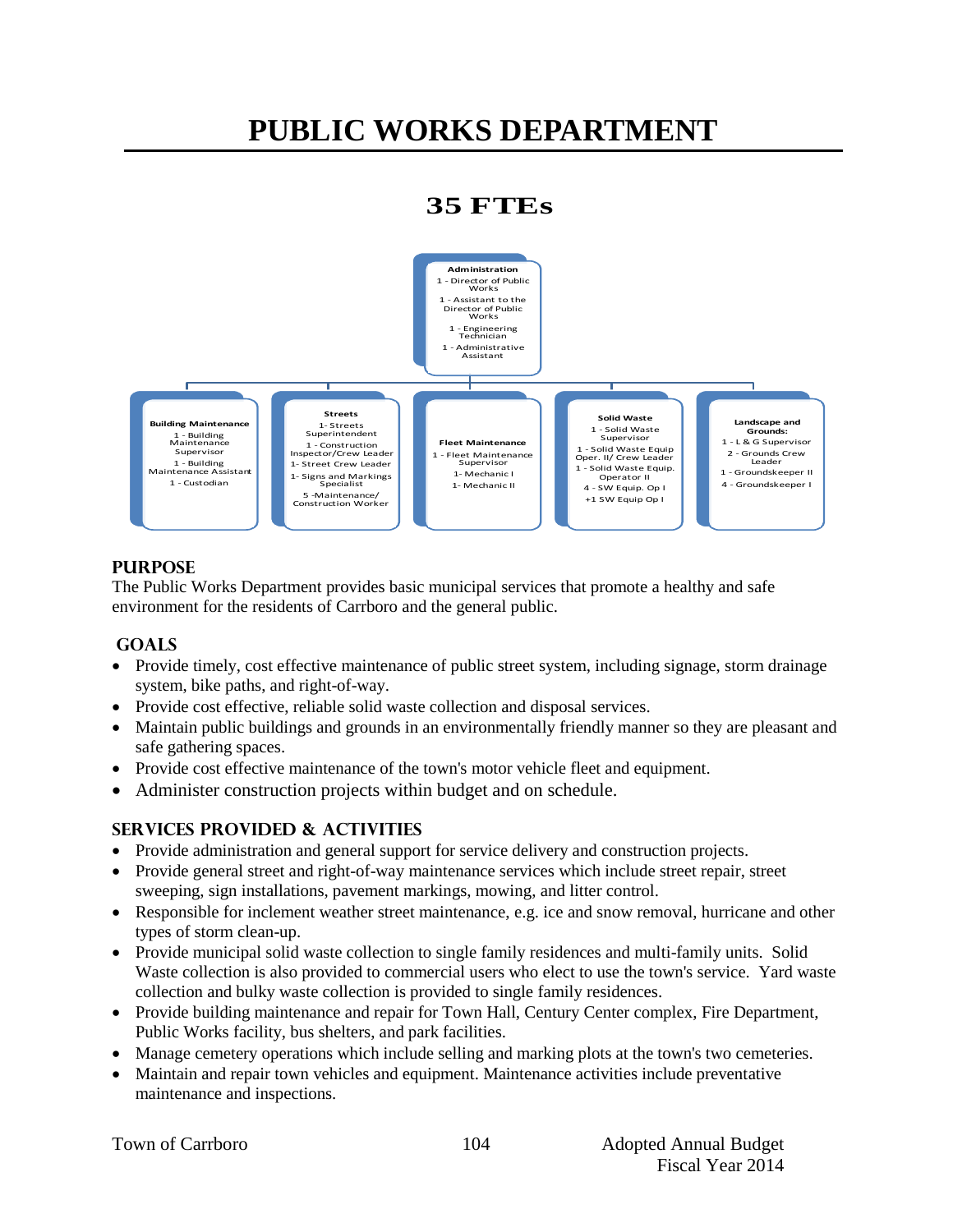- Beautify the town's parks and planting areas with landscaping and ornamental design.
- Provide annual leaf collection program.
- Provide park facility and ball field maintenance at the town's parks, and assist the Recreation and Parks Department with special annual events such as Carrboro and Independence Day celebrations, Halloween, and the Carrboro Music Festival.
- Provide construction monitoring and inspection of public improvements within private development projects.

#### **PREVOUS YEAR ACCOMPLISHMENTS**

- Provided routine municipal services solid waste collection, street and right-of-way maintenance, mowing of town properties, tree trimming and removal, ball field preparation, leaf collection, facility maintenance, vehicle and equipment maintenance.
- Provided construction inspection and administration for Elm Street sidewalk project. Project completed.
- Provided construction inspection and administration for Pine Street sidewalk projection. Project completed.
- Negotiated design contract with consultant for Rogers Road sidewalk project. Project under design.
- Assisted Planning Department with construction administration of Wilson Park Multi-Use path. Project completed.
- Design completed for Davie Road sidewalk project. Obtained 10 easements and 9 pieces of right-ofway and 1 encroachment agreement.
- Preliminary engineering completed for proposed Roberson Street sanitary sewer.
- Construction monitoring and inspection for the following developments: 300 E. Main St, Winmore, Claremont North, The Legends, Ballentine.
- Continued Town wide effort for fuel conservation with the purchase of fuel efficient vehicles when possible, monitoring town wide fuel usage, encouraging all employees to conserve fuel when distributing quarterly fuel usage reports.
- Conducted annual Arbor Day Observance.
- Completed annual purchase of new vehicles and equipment.
- Helped to facilitate annual town auction of vehicles and equipment.
- Provided support for 8 special events (4 races, Carrboro Day, July  $4<sup>th</sup>$ , concert on the Town Commons, Fall Music Fest)
- Removed traffic island in Cobblestone Place cul-de-sac and re-paved area.
- Used contractor to refinish floor in Century Hall.
- Implemented first year of Adopt-A-Planting Bed program.
- Re-decorated Board Room and installed TV monitor for improved viewing of presentations.
- Continued replacing T-12 bulbs with T-8 bulbs. Completed first year of 4 year replacement program.
- Painted lower lever of Century Center including hallways and meeting rooms.

#### **UPCOMING FISCAL YEAR OBJECTIVES**

- Provide construction inspection and administration of Davie Road sidewalk project.
- Finish design and start construction for Rogers Road sidewalk project.
- Implement construction of proposed Roberson Street sanitary sewer.
- Assist Planning Department with implementation of the Bolin Creek Greenway and Morgan Creek Greenway projects. Anticipate finishing Bolin Creek Greenway and starting construction on Morgan Creek greenway.
- Conduct pavement condition survey (done every three years).
- Plan and administer bi-annual resurfacing of streets.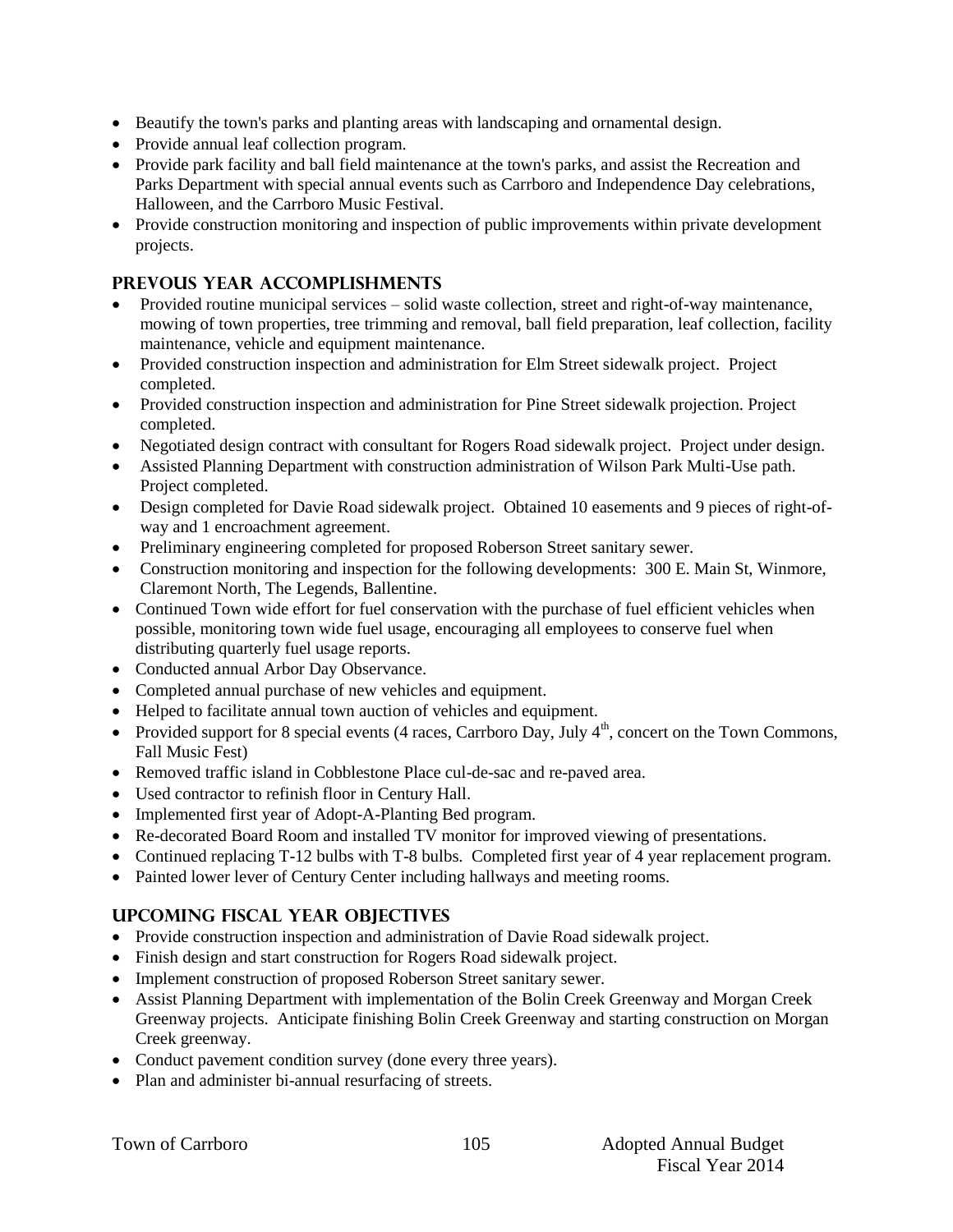- Provide construction monitoring and inspection of the following developments: Winmore, Ballentine, PTA Thrift Shop.
- Implement solid waste service modifications due to Orange County landfill closing June 30, 2013.
- Expand Adopt-a-Planting Bed program by adding one or two new locations.
- Purchase and begin using a fully automated leaf collection unit to improve efficiency of leaf collection operations.
- Continue replacement of T-12 bulbs with T-8 bulbs in various facilities to reduce energy consumption.
- Increase amount of interior painting at various facilities to improve appearance. Use low VOL paints where possible.
- Hire a consultant to perform study of potential improvements to the Town Commons in-field area.
- Maintain service levels of existing operations.

#### **BOARD PRIORITIES**

Improve walkability and public transportation. Enhance and sustain quality of life.

#### **OBJECTIVES**

- 1. Provide construction inspection and administration of Davie Road sidewalk project, finish design and start construction for Rogers Road sidewalk project, conduct pavement condition survey.
- 2. Maintain service levels of existing operations.
- 3. Implement solid waste service modifications due to Orange County landfill closing June 30, 2013.
- 4. Continue replacement of T-12 bulbs with T-8 bulbs in various facilities to reduce energy consumption.
- 5. Increase amount of interior painting at various facilities to improve appearance. Use low VOL paints where possible.
- 6. Plan and administer bi-annual resurfacing of streets.
- 7. Conduct pavement condition survey (every 3 years).

|                                             | FY2010-11<br><b>ACTUAL</b> | <b>FY2011-12</b><br><b>ACTUAL</b> | FY2012-13<br><b>ESTIMATED</b> | FY2013-14<br><b>PROJECTED</b> |
|---------------------------------------------|----------------------------|-----------------------------------|-------------------------------|-------------------------------|
| # of Construction Contracts<br>Administered | 3                          | 3                                 | 3                             | 3                             |
| # of Maintenance Contracts<br>Administered  | 3                          | 3                                 | 4                             | 3                             |
| Miles of Road Maintained                    | 43.27                      | 44.22                             | 44.22                         | 47.52                         |
| Miles of Bike Path<br>Maintained            | 1.15                       | 1.15                              | 1.45                          | 2.25                          |
| # of Rollout Containers                     | 3930                       | 4002                              | 4060                          | 4120                          |

#### **PERFORMANCE MEASURES**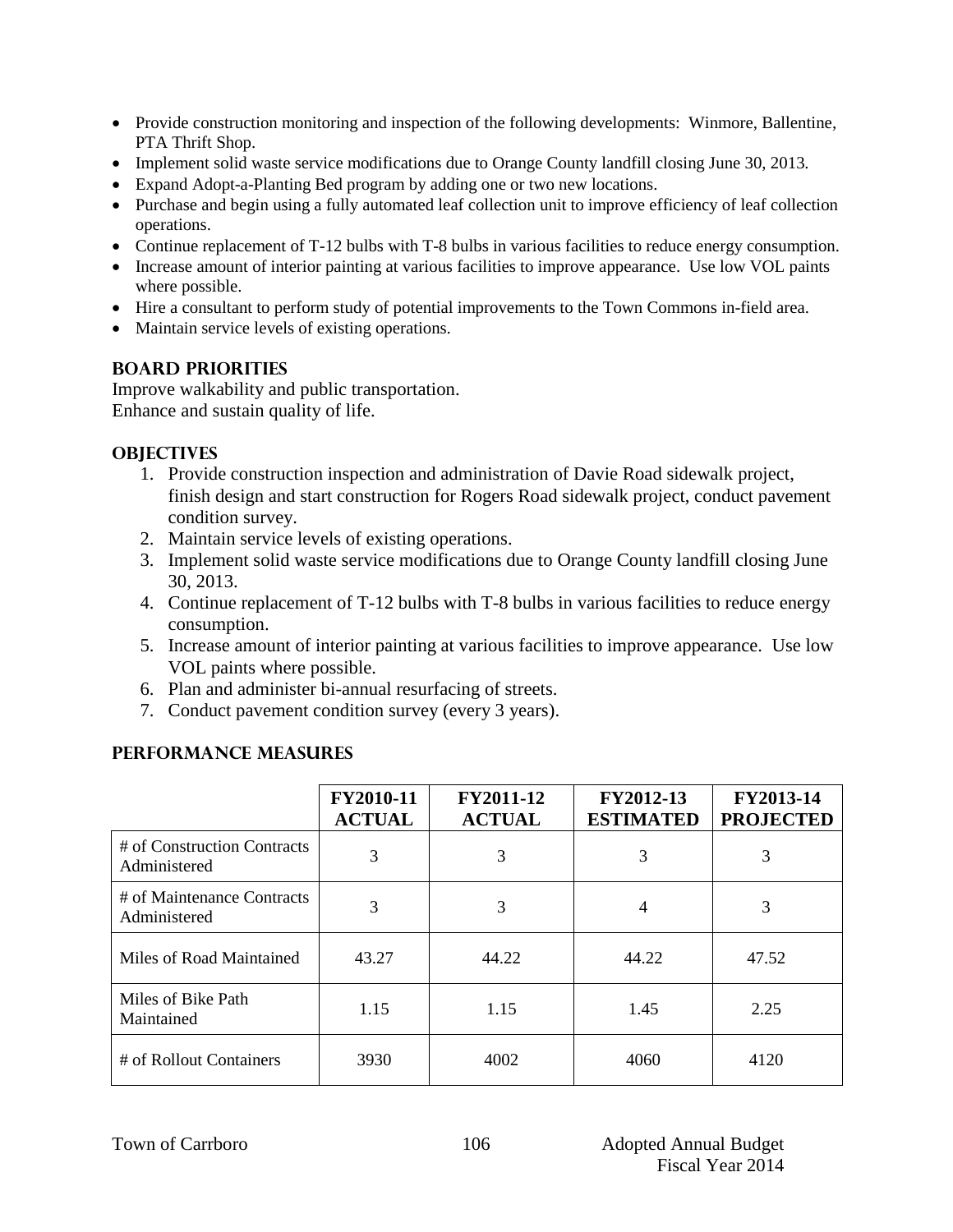|                                                                                                                    | FY2010-11<br><b>ACTUAL</b> | FY2011-12<br><b>ACTUAL</b> | FY2012-13<br><b>ESTIMATED</b> | FY2013-14<br><b>PROJECTED</b> |
|--------------------------------------------------------------------------------------------------------------------|----------------------------|----------------------------|-------------------------------|-------------------------------|
| # of Multi-family and<br><b>Commercial Dumpsters</b>                                                               | 187                        | 187                        | 187                           | 187                           |
| Square feet of Building<br><b>Space Maintained</b>                                                                 | 61,317                     | 61,317                     | 61,317                        | 61,317                        |
| # of Burials                                                                                                       | 16                         | 10                         | 20                            | 15                            |
| Total # of Vehicles<br>Maintained                                                                                  | 966                        | 97                         | 97                            | 98                            |
| Total # of Additional<br><b>Rolling Stock Maintained</b>                                                           | 28                         | 28                         | 28                            | 28                            |
| <b>Acres of Park Maintained</b>                                                                                    | 96                         | 96                         | 96                            | 96                            |
| # of Play Fields Maintained                                                                                        | $\tau$                     | $\tau$                     | $\overline{7}$                | $\overline{7}$                |
| Cost of Asphalt<br>Maintenance per Lane Mile                                                                       | \$442                      | \$440                      | \$442                         | \$455                         |
| Cost of Centerline Mile<br>Resurfaced (every 2 yrs)                                                                | N/A                        | \$104,824                  | N/A                           | \$120,280                     |
| Refuse Tons per 1,000<br>Population (all sources)                                                                  | 377                        | 387                        | 388                           | 386                           |
| Cost per Ton Collected (all<br>tons)                                                                               | \$105                      | \$128                      | \$149                         | \$189                         |
| # of Work Orders per Fleet<br>Technician FTE per Year                                                              | 574                        | 535                        | 547                           | 550                           |
| % of Construction<br><b>Contracts Completed</b>                                                                    | 100%                       | 100%                       | 100%                          | 100%                          |
| % of Maintenance<br><b>Contracts Completed</b>                                                                     | 100%                       | 100%                       | 100%                          | 100%                          |
| <b>Street Pavement Index</b><br>Rating (Average Pavement<br><b>Condition Rating for</b><br>Town-Maintained System) | 89                         | N/A                        | 89                            | N/A                           |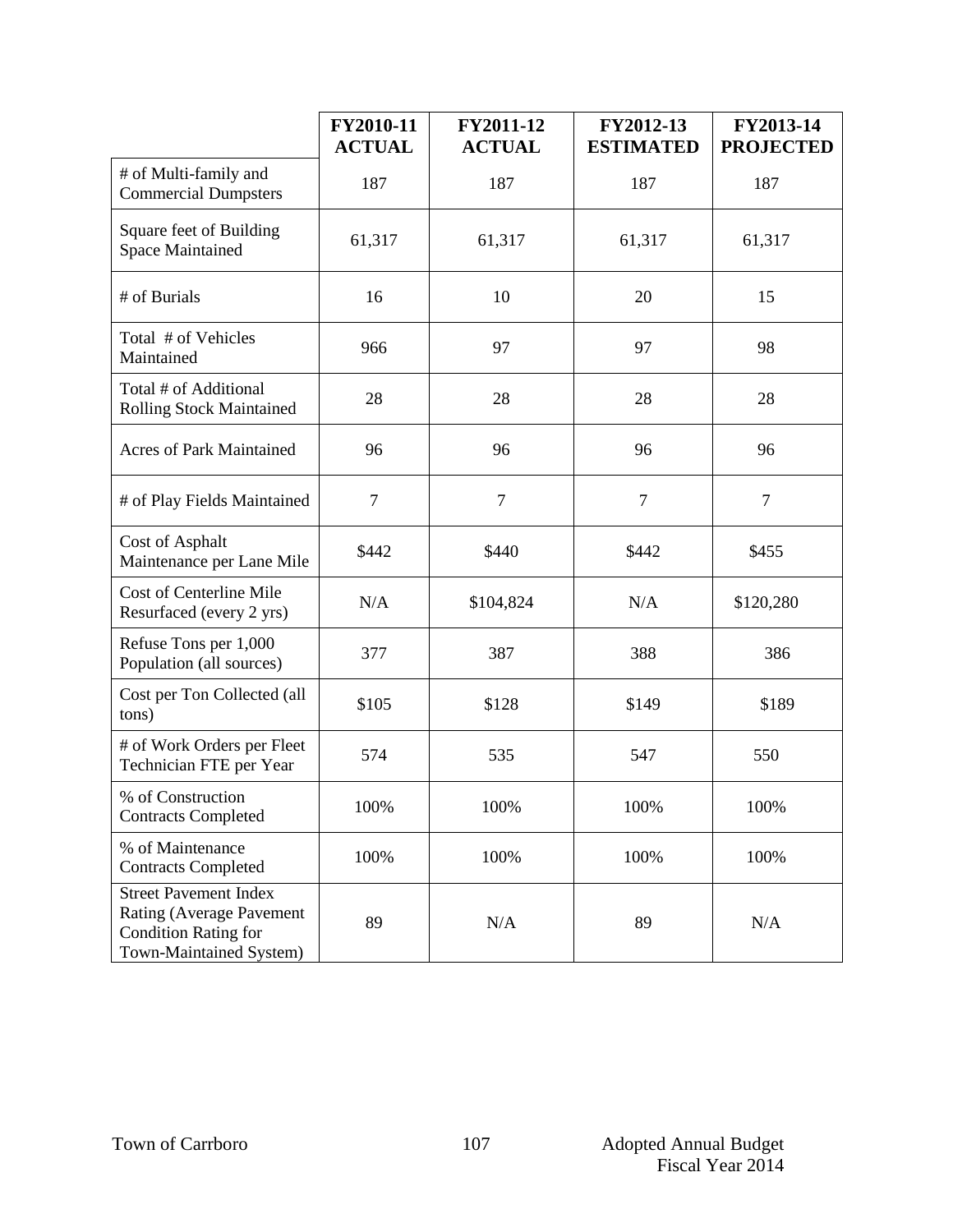#### **Budget summary PUBLIC WORKS - DEPARTMENTAL TOTAL**

|                       | 2011-12<br><b>ACTUAL</b> | 2012-13<br><b>ADOPTED</b><br><b>BUDGET</b> | 2013-14<br><b>ADOPTED</b><br><b>BUDGET</b> | <b>CHANGE</b> |
|-----------------------|--------------------------|--------------------------------------------|--------------------------------------------|---------------|
| <b>SUMMARY</b>        |                          |                                            |                                            |               |
| PERSONNEL             | 1,875,064                | 1,881,686                                  | 1,961,898                                  | 4%            |
| <b>OPERATIONS</b>     | 1,488,456                | 1,571,821                                  | 1,603,294                                  | 2%            |
| <b>CAPITAL OUTLAY</b> | 109,453                  | 281,725                                    | 586,169                                    | 108%          |
|                       |                          |                                            |                                            |               |
| <b>TOTAL</b>          | 3,472,972                | 3,735,232                                  | 4,151,361                                  | <b>11%</b>    |

#### **CHANGES IN BUDGET from PRIOR YEAR ADOPTED BUDGET**

The change in personnel reflects an increase in salary due to last fiscal year increase which was budgeted in non-departmental and the addition of a solid waste operator. Operating costs increased due to utility costs, fuel and vehicle maintenance and repairs. Capital Outlay costs increased with the replacement and addition of solid waste vehicles. Details of the changes are highlighted in the division descriptions.

### Public Works Department *Division Level Summaries*

#### **PUBLIC WORKS SUPERVISION**

**550**

| 2011-12       | 2012-13        | 2013-14        |               |
|---------------|----------------|----------------|---------------|
| <b>ACTUAL</b> | <b>ADOPTED</b> | <b>ADOPTED</b> | <b>CHANGE</b> |
|               | <b>BUDGET</b>  | <b>BUDGET</b>  |               |

#### **SUMMARY**

| <b>PERSONNEL</b>      | 323,578 | 316,451 | 324,756                  | 3%  |
|-----------------------|---------|---------|--------------------------|-----|
| <b>OPERATIONS</b>     | 19,515  | 32,670  | 43,429                   | 33% |
| <b>CAPITAL OUTLAY</b> |         | -       | $\overline{\phantom{0}}$ | 0%  |
|                       |         |         |                          |     |
| <b>TOTAL</b>          | 343,093 | 349,121 | 368,185                  | 5%  |
|                       |         |         |                          |     |

#### **changes in budget from prior year adopted budget**

The change in personnel reflects an increase in salary due to last fiscal year increase which was budgeted in non-departmental. A study the Town Commons is included in operations for 2013- 14.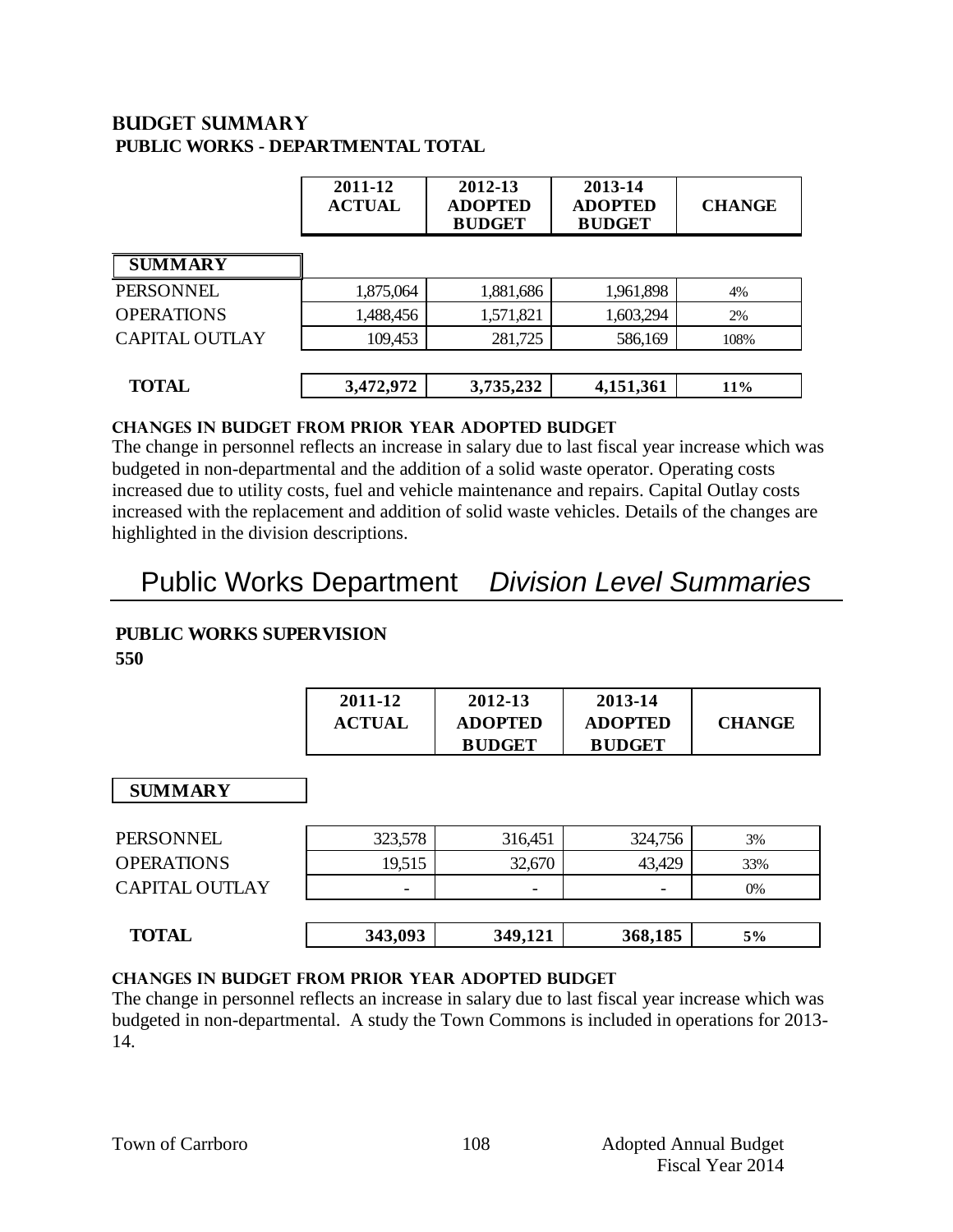## **PUBLIC WORKS STREET MAINTENANCE**

**560**

|                   | 2011-12<br><b>ACTUAL</b> | 2012-13<br><b>ADOPTED</b><br><b>BUDGET</b> | 2013-14<br><b>ADOPTED</b><br><b>BUDGET</b> | <b>CHANGE</b> |
|-------------------|--------------------------|--------------------------------------------|--------------------------------------------|---------------|
| <b>SUMMARY</b>    |                          |                                            |                                            |               |
| PERSONNEL         | 542,640                  | 505,138                                    | 507,741                                    | 1%            |
| <b>OPERATIONS</b> | 372,514                  | 400,348                                    | 413,123                                    | 3%            |
| CAPITAL OUTLAY    |                          |                                            |                                            | $0\%$         |
| <b>TOTAL</b>      | 915,154                  | 905,486                                    | 920,864                                    | $2\%$         |

#### **Changes in budget from prior year adopted budget**

The change in personnel reflects an increase in salary due to last fiscal year increase which was budgeted in non-departmental. Operations cost increased with an increase in utilities.

#### **PUBLIC WORKS SOLID WASTE MANAGEMENT 580**

| 2011-12       | 2012-13        | 2013-14        |               |
|---------------|----------------|----------------|---------------|
| <b>ACTUAL</b> | <b>ADOPTED</b> | <b>ADOPTED</b> | <b>CHANGE</b> |
|               | <b>BUDGET</b>  | <b>BUDGET</b>  |               |

 **SUMMARY**

| <b>TOTAL</b>          | 987,131 | 1,162,519 | 1,519,187 | 31%   |
|-----------------------|---------|-----------|-----------|-------|
|                       |         |           |           |       |
| <b>CAPITAL OUTLAY</b> | 103,058 | 231,000   | 583,800   | $0\%$ |
| <b>OPERATIONS</b>     | 546,064 | 589,528   | 540,087   | $-8%$ |
| <b>PERSONNEL</b>      | 338,009 | 341,991   | 395,300   | 16%   |

#### **changes in budget from prior year adopted budget**

The change in personnel reflects an increase in salary due to last fiscal year increase which was budgeted in non-departmental and the addition of a solid waste operator. Operations expenses decreased due to reduction in landfill fees by using Waste Industries transfer center. Capital Outlay reflects an increase based on the purchase of a new front loader refuse truck and replacement of a side loader refuse truck.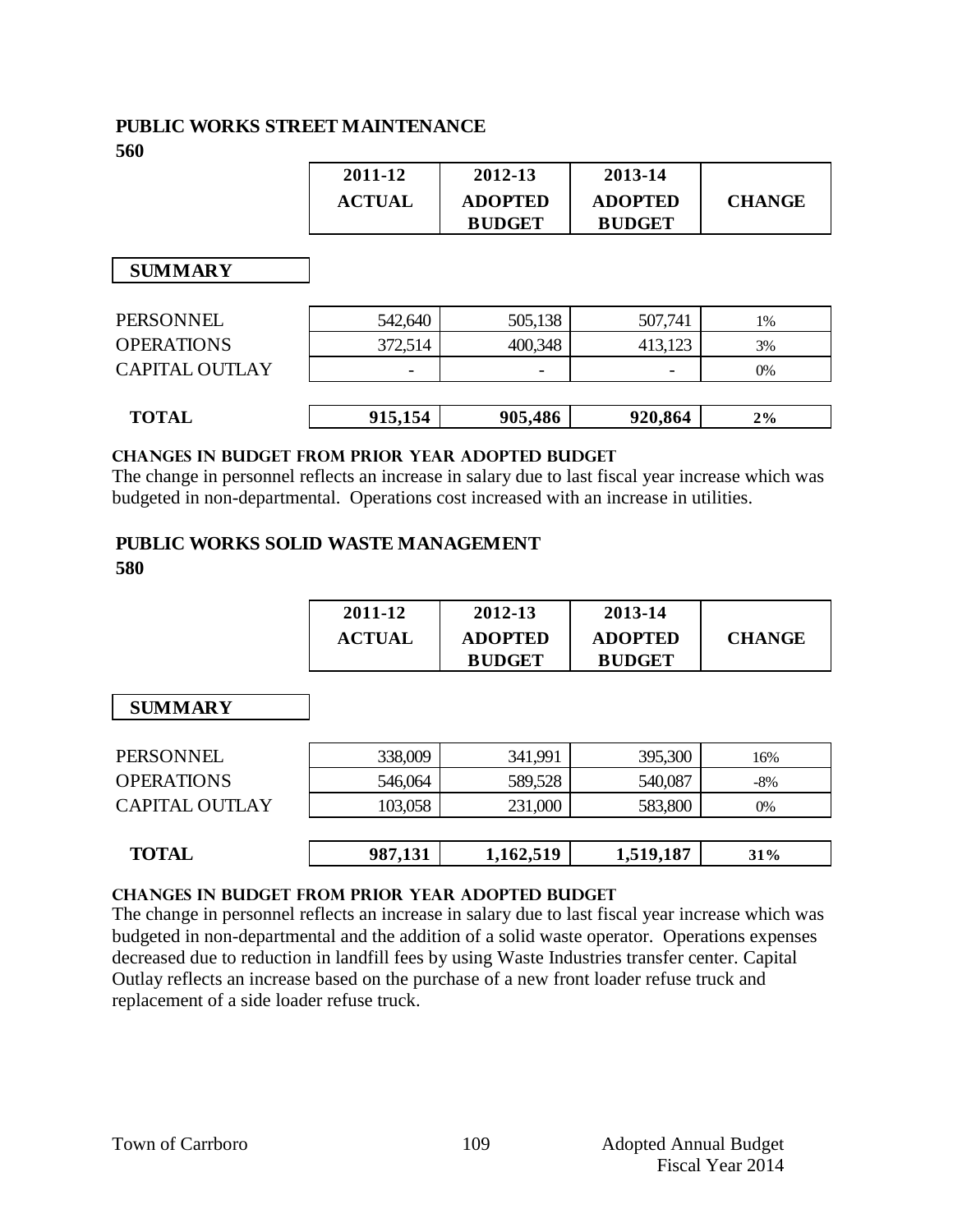#### **PUBLIC WORKS CENTRAL SERVICES 590**

| 2011-12       | 2012-13        | 2013-14        |               |
|---------------|----------------|----------------|---------------|
| <b>ACTUAL</b> | <b>ADOPTED</b> | <b>ADOPTED</b> | <b>CHANGE</b> |
|               | <b>BUDGET</b>  | <b>BUDGET</b>  |               |

 **SUMMARY**

| <b>PERSONNEL</b>      | 165,517 | 159,060                  | 162,605 | 2% |
|-----------------------|---------|--------------------------|---------|----|
| <b>OPERATIONS</b>     | 293,794 | 310,245                  | 335,178 | 8% |
| <b>CAPITAL OUTLAY</b> | -       | $\overline{\phantom{0}}$ | -       | 0% |
|                       |         |                          |         |    |
| <b>TOTAL</b>          | 459,311 | 469,305                  | 497,783 | 6% |
|                       |         |                          |         |    |

#### **changes in budget from prior year adopted budget**

The change in personnel reflects an increase in salary due to last fiscal year increase which was budgeted in non-departmental. Operating costs increased due to increased utilities and contract services.

### **PUBLIC WORKS FLEET MAINTENANCE**

#### **591**

| 2011-12       | 2012-13        | 2013-14        |               |
|---------------|----------------|----------------|---------------|
| <b>ACTUAL</b> | <b>ADOPTED</b> | <b>ADOPTED</b> | <b>CHANGE</b> |
|               | <b>BUDGET</b>  | <b>BUDGET</b>  |               |

#### **SUMMARY**

| <b>TOTAL</b>          | 241,973 | 210,722 | 223,894 | 6%  |
|-----------------------|---------|---------|---------|-----|
| <b>CAPITAL OUTLAY</b> | 6,395   | 7,800   |         | 0%  |
| <b>OPERATIONS</b>     | 56,466  | 31,885  | 45,009  | 41% |
| PERSONNEL             | 179,113 | 171,037 | 178,885 | 5%  |

#### **changes in budget from prior year adopted budget**

The change in personnel reflects an increase in salary due to last fiscal year increase which was budgeted in non-departmental. The Fleet Division operating costs increased with added equipment repairs and maintenance. The decrease in capital outlay is for a tire machine that was purchased in the previous fiscal year.